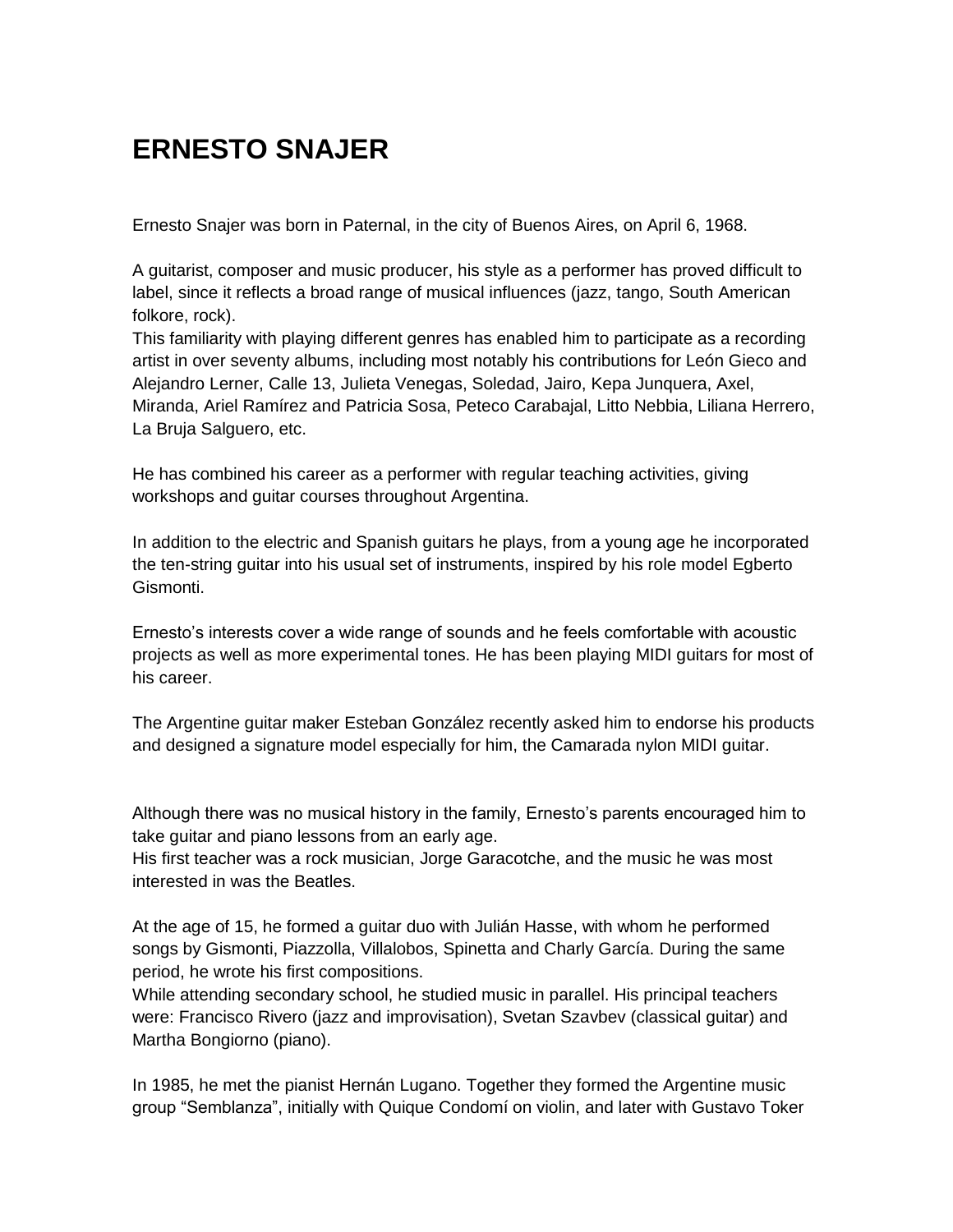on bandoneon. Always as a trio format (later with Abel Rogantini and Juan Pablo Dobal on piano), with Semblanza he recorded two discs in Europe, won the 1988 Pre-Cosquin Festival in the instrumental category, as well as the 1988 Buenos Aires Jazz Fusion Contest, and completed five European tours, performing in Spain, Switzerland, Sweden, Norway, Holland, Germany, Poland, Finland, Denmark, Austria and Belgium. Highlights: Copenhagen Jazz Festival, Helsinki Sea Jazz Festival (supporting Stan Getz), Vredenburgh Theatre in Holland, La Cova del Drac (Barcelona), Nefertiti (Gothenburg), Fashing (Stockholm), Bimhuis (Amsterdam), Montmartre (Copenhagen).

In 1987 he had entered the Escuela de Música Popular de Avellaneda, where he took classes in tango with Aníbal Arias and in jazz with Armando Alonso, but he was not able to finish his studies, since touring with Semblanza meant that he was spending more of the year in Europe than in Argentina.

In spite of this, when he was not travelling he found time to study harmony and counterpoint with Laura Baade, and orchestration with Gabriel Senanes.

In 1991, he went to live in Copenhagen for a year, at the invitation of Palle Windfeldt, the Danish guitarist with whom he formed "Copen-Aires". They have been playing together as a duo for the last 20 years and have performed in Denmark, Sweden, France, Spain, Argentina, Uruguay and Brazil.

From 1993 to 1995, he accompanied Pedro Aznar (known for his work with the Pat Metheny Group) in the shows "Tributo a Gardel", "Juntos por Troilo" and "Homenaje a Piazzolla".

He collaborated on Jairo's CD "Cielos" (produced by Pedro), recording a duet with the Brazilian cellist Jaques Morelembaum.

In July 1994, following an audition, he joined Lito Vitale's group "Los Argentinos" (the most highly regarded Argentine instrumental music band at that time) along with Javier Malosetti, Marcelo Novati and Manuel Miranda. Between then and 1997, he recorded two CDs with the band and played in Spain, Germany, Panama, Uruguay, Chile and throughout Argentina. He participated in the recordings for the TV programme "Ese amigo del Alma", and the presentation tour of "El Grito Sagrado", which concluded at the Colon Theatre in Buenos Aires.

Also with Lito Vitale, he performed at the opening ceremony of the 1995 Pan American Games (accompanying world class dancer Julio Bocca and Pedro Aznar at the Mar del Plata Stadium), and the 2001 Under-20 World Cup held in Argentina (Vélez Sarsfield Stadium), as well as in the worldwide broadcast of "Millennium Day", a performance recorded at the Perito Moreno Glacier.

He participated as a guitarist on the re-release of "Mujeres Argentinas", one of the emblematic albums of Argentine music, by Ariel Ramírez and Patricia Sosa.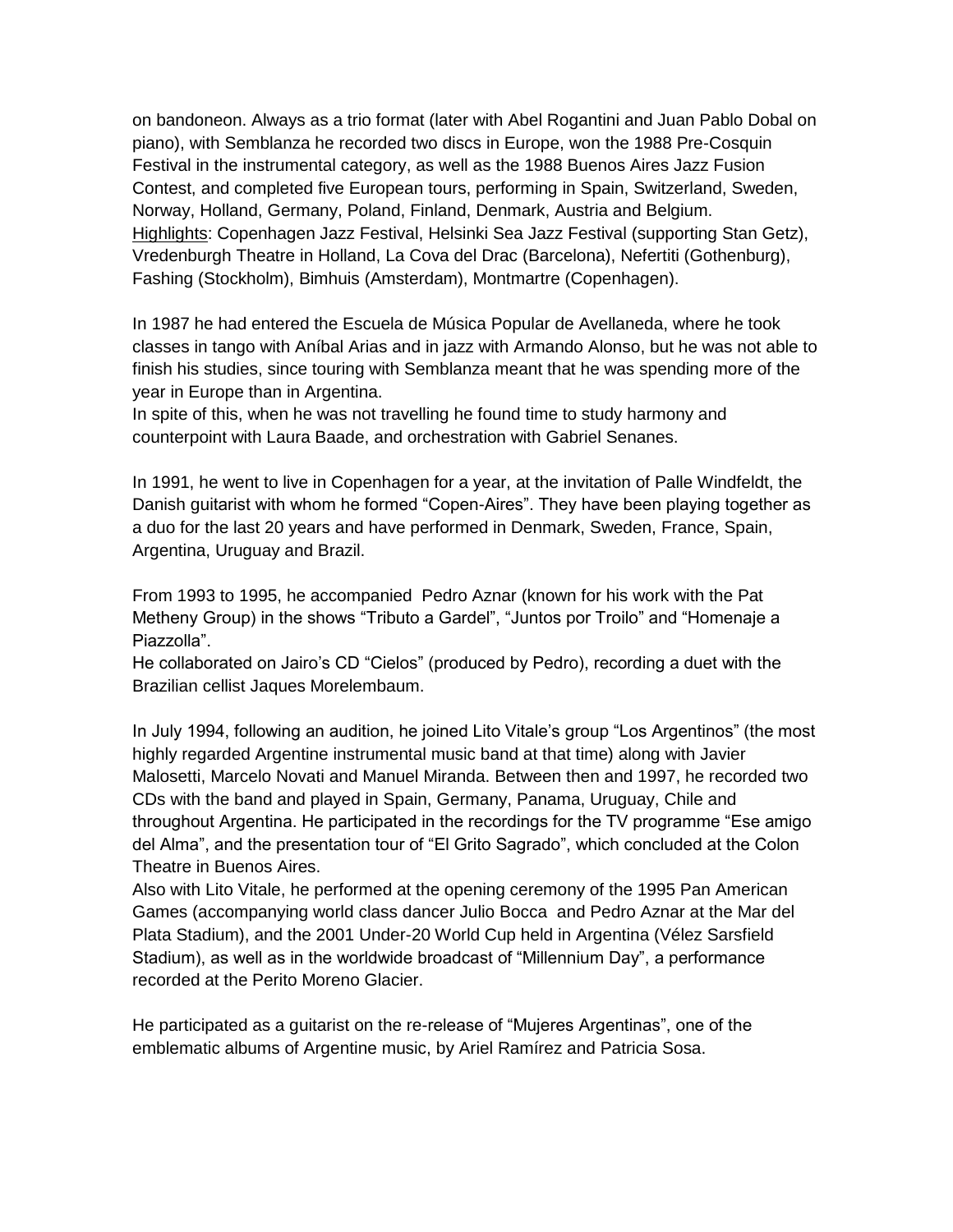In 1998, a childhood dream became reality when, after handing him a disc at a concert, the maestro Egberto Gismonti produced a CD by Copen-Aires for his label Carmo/ECM.

Since 1999, he has led his own formations. So far he has released five discs as a leader. His group members have included: Pipi Piazzolla, Guillermo Romero, Nicolás Gurschberg, Oscar Giunta, Guillermo Delgado and Víctor Carrión.

Between 2001 and 2005 he was part of a trio with Verónica Condomí and the percussionist Facundo Guevara, with whom he recorded two CDs ("Cielo arriba", short listed for the Premio Gardel and "De los tres"). They made two tours of Italy and performed at the ND Ateneo, La Trastienda and Alvear Theatre in Buenos Aires, the Festival de Músicos de San Martín de los Andes, the Festival de Músicos de Rosario.

In 2003 he directed the teaching project "Argentine Music Week" for the Copenhagen Rhythmical Conservatory. The teaching staff, who travelled over, was made up of: Aníbal Arias and Osvaldo Montes, Negro Aguirre, Fernando Suárez Paz, Ricardo Lew, Nicolás Ledesma, Omar Moreno Palacios.

In 2004, for the purpose of presenting the CD Toque Argentino, he undertook a 15-concert tour of Argentina.

In 2006, he was invited along with the Catalan Raúl Fernández to direct the bi-national project "Immigrasons", commissioned by the Mercat de Música Viva de Vic (Catalunya) and the Secretaría de Música de Buenos Aires. The commemorative disc of this encounter features the voice of the great Silvia Pérez Cruz.

Since 2005, Ernesto has headed his own trio alongside two of the most sought-after musicians on the Buenos Aires scene, bass player Guido Martínez and drummer Diego Alejandro. The trio has toured in Argentina and played concerts in Spain, Denmark and Holland.

With this line-up he has given a series of concerts in Buenos Aires, entitled "Snajer trio con Invitados Especiales", playing with guest musicians that have included

Javier Malosetti, Franco Luciani, Negro Aguirre, Juan Quintero, Horacio Fontova, Mariana Baraj, Lisandro Aristimuño, Juan Carlos Baglietto, Edgardo Cardozo and Daniel Maza. These shows were recorded on the DVD, "Doble y falta".

The highlights of his work as a producer include the records "Igual a mi corazón" and "Este tiempo" by the great singer Liliana Herrero, both of which won the premio Gardel, the highest award for recording artists in Argentina.

In 2011, as part of the prestigious cycle entitled "Raras partituras", the Argentine National Library invited Ernesto and his trio, along with guest singer Luvi Torres and saxophonist Ramiro Flores, to produce a live recording of "Lecturas Argentinas", an album of cover versions of tunes by the country's great musical composers.